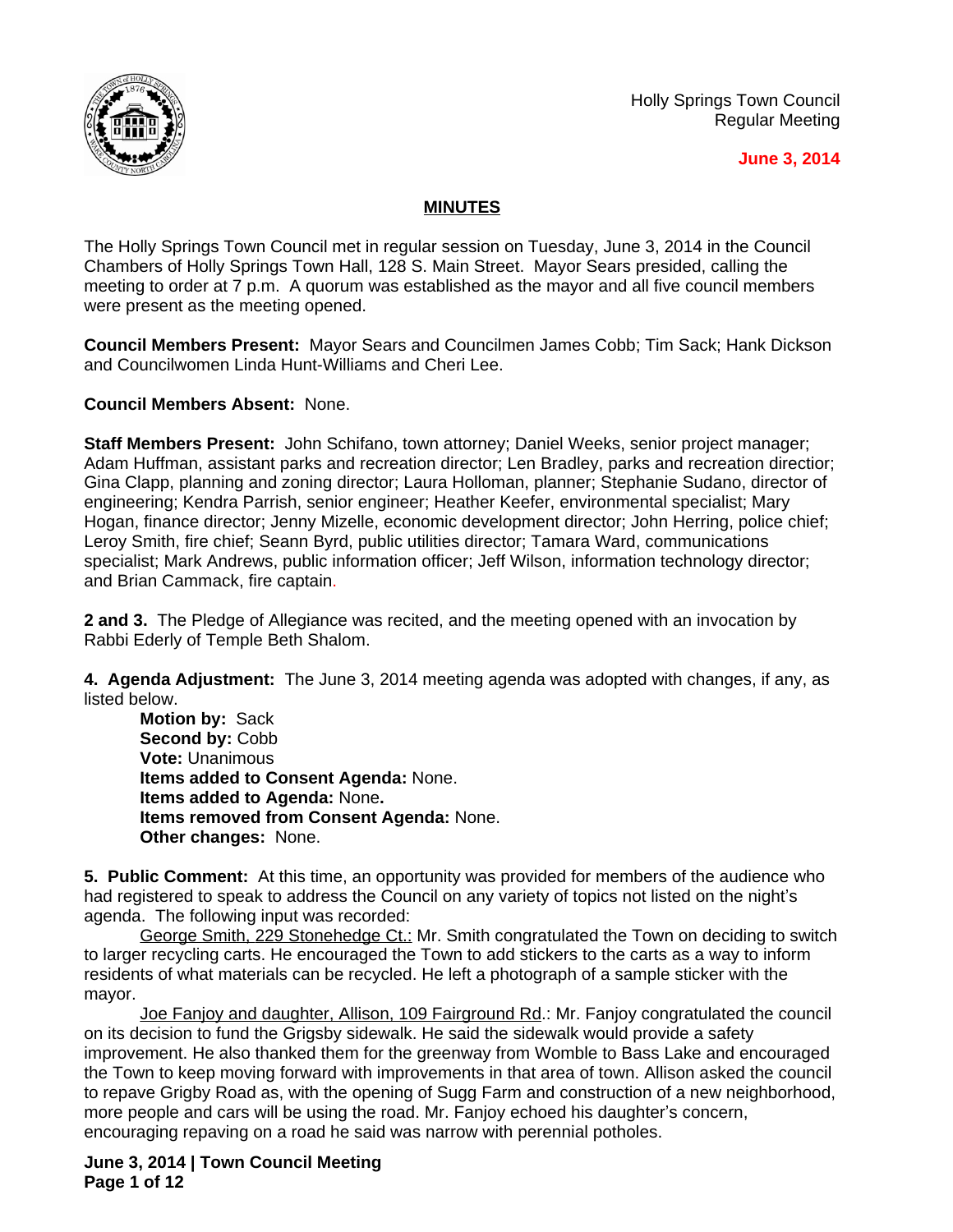Kevin Little 204 Magnolia Meadow Way: Mr. Little mentioned that a recent newspaper article mentioned the council was not funding a facilities maintenance position. He mentioned that facilities are not only what the public sees, but unmaintained facilities can create a public safety concern, too. He said the position might also save money by saving higher-paid Town employees from maintaining facilities.

**6a. Stormwater Management Fee –** Ms. Parrish addressed the Council on an ordinance that would establish the Town's Stormwater Management Enterprise Fund. She said the Town's Stormwater Management Program is an unfunded mandate of the federal government. Through this mandate, the Town is required to safeguard the water quality of creeks and streams, including Bass Lake, Sunset Lake and Harris Lake for current and future generations by ensuring that the rainwater that flows from all properties remains clean and free of contamination. To meet federal and state orders on water quality, the Town must reduce run-off pollution from development and educate citizens about stormwater and its impacts on water quality, she said.

Since 2005, the Town has operated the Stormwater Management Program, paying for the costs of the program with reserve funds. Now that the program has matured and its costs are known, the Town is proposing a new fee that would cover a portion of the existing program's expenses. If approved, this monthly fee would be charged beginning in August to those who own or lease improved property in Holly Springs.

This proposed ordinance would establish the Stormwater Program Management Enterprise Fund and outlines the administrative framework to control, collect and disburse funds.

Various forms of public outreach have been created to inform property owners and customers of the proposed fee, Ms. Parrish said. She added that:

- Notification letters were sent out to non-residential property owners and customers May 21;
- Public information sessions for both non-residential and residential property owners and customers were held May 29;
- We created a Stormwater Program Management Fee Website;
- We created a Stormwater Program Management Fee Frequently Asked Questions document;
- A press release on the informational meetings was published on the Web site and linked to a Facebook post that was pushed to 9,876 viewers;
- A postcard was created and was distributed via Facebook;
- The press release and community calendar post on the Town's Website was forwarded to nearly 1,100 subscribers.

All written comments received by staff at the public information meetings were shared with the Town Council.

Among the issues that arose during the public information meetings that were attended by a handful of property owners was a question as to whether those on limited incomes could earn a credit or waiver of the regulations and fee. Staff believes that if the council directs it, a program could be devised.

With that explanation completed, Mayor Sears opened the public hearing.

There being no comments, the public hearing was closed.

Ms. Parrish noted the fee was service-based.

Councilman Sack noted the amount of money the Town has been spending on this unfunded federal mandate since 2005. "This is the program that helps protect the stormwater runoff that goes into Harris Lake, Sunset Lake, Bass Lake and protects our drinking water," he said.

"I think the (cost) we'll be able to save will be able to help in other parts of our budget," Councilwoman Williams said.

Mayor Sears said he appreciated the notes detailing concerns from Town residents and businesses.

**June 3, 2014 | Town Council Meeting Page 2 of 12**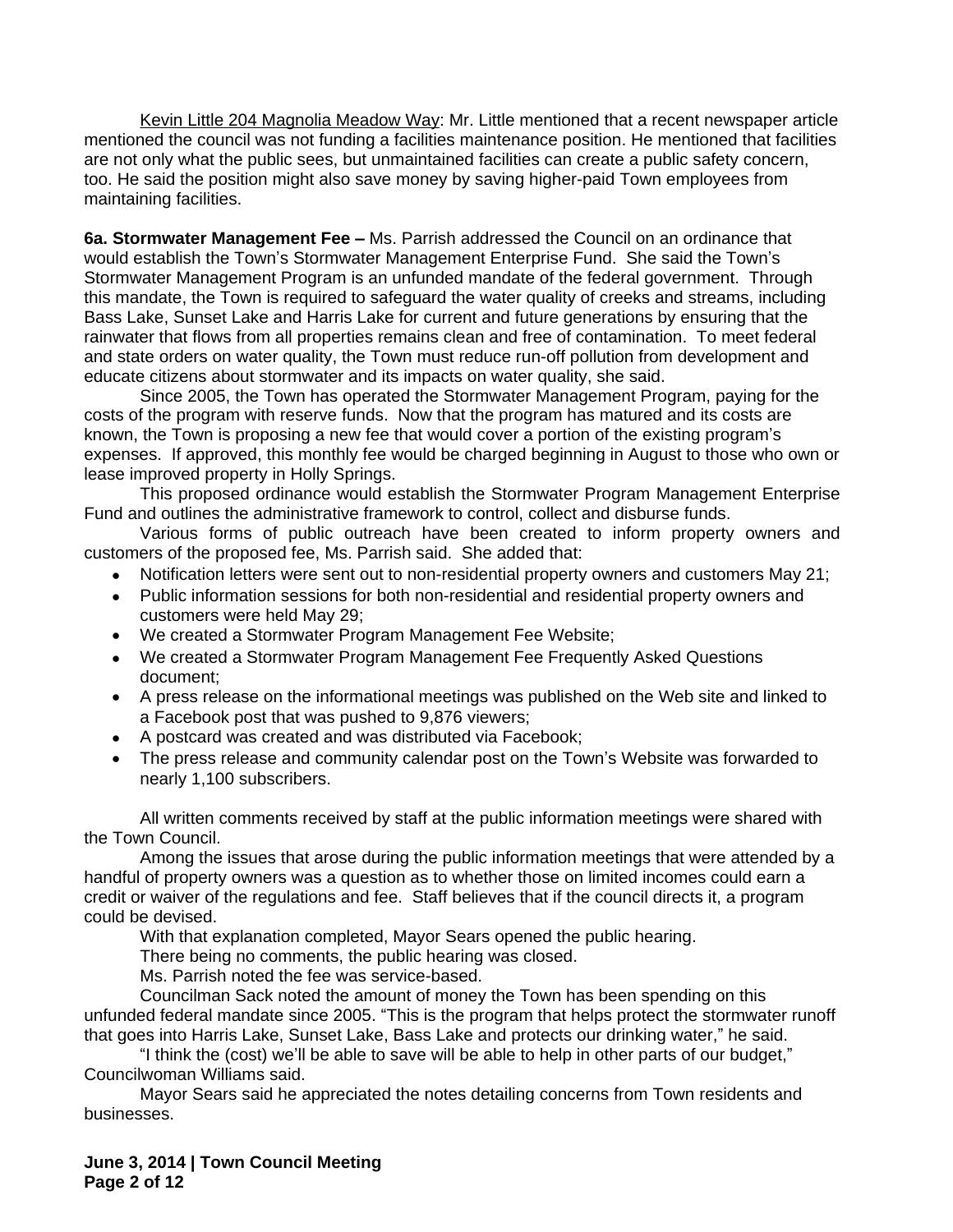**Action:** The Council approved a motion to adopt ordinance 14-02 amending Chapter 8, Articles VII and VIII of the Holly Springs Town Code to establish a Stormwater Management Program Enterprise Fund.

**Motion by**: Williams **Second by**: Cobb **Vote**: Unanimous. *A copy of Ordinance 14-02 is attached to these minutes.*

**6b. FY 2014-15 Budget –** Mr. Weeks said Council members received their copies of the manager's proposed FY 2014-15 budget for the Town and discussed the proposal thoroughly at a May 19 budget workshop.

At the workshop, Council discussed revenues and expenditures and made no major changes to the budget proposal. Mr. Weeks reviewed the manager's annual budget message providing highlights of the proposed budget with the Town Council.

Budget highlights were included in the manager's budget message, which is below:

### *"Fiscal Year 2014-2015 Budget Message*

*Holly Springs continues to be a great place to live as the Town maintains positive growth that enhances the Town's ability to improve services provided to citizens and to invest in the Town's future through transportation projects, water and sewer infrastructure and parks and recreation facilities.*

*To ensure that the Town's growth is managed in a sensible, strategic and sustainable way, the management team and staff constantly evaluate development to ensure there exists a healthy balance of necessary and innovative growth and adequate protection of quality of life and Town character. As Holly Springs continues to develop, a clear vision should be maintained with this balance in mind. This vision should include managed growth that enriches the quality of life objectives of the Town; economic development in keeping with our community; investment in the Town's future through careful planning, funding and scheduling of capital projects; beneficial partnerships to provide opportunities and funding for improvements; and innovation in developing the Town's identity and promoting the highest standards for our citizens.*

*We have identified priorities in how we would achieve both the goals of the organization and the service needs of our citizens. While our finances have remained consistent over the last year - especially in relation to other communities -- we still felt it important to budget conservatively. We limited the number of new positions requested; identified areas that we felt we could have an additional revenue stream; and have restricted spending for the remainder of the year as we do every year. This budget has been developed to meet all the various needs of both our organization and our community, but one which I feel will provide us flexibility in the future.*

*The proposed budget is designed to keep the Town on a course to meet these objectives during the next year. Highlights of FY 2014-2015 budget are as follows:*

### *Revenues – General Fund*

- *A. Ad Valorem Taxes: Figures are based on a 99% collection rate with an approximate tax base of \$3,701,480,000 keeping the existing tax rate at \$0.435 per \$100 valuation.*
- *B. State Revenues: The state-shared revenues are estimated based primarily on previous years' collections. The legislature still is in session, and the state is considering options that could adjust various state-shared revenues, as well as our authority to levy privilege licenses. So we will continue to monitor the state's progress on the revenue impact for the Town.*
- *C. Solid Waste Fees: There is no increase in monthly garbage collection fees, recycling fees or yard waste fees. The monthly fee will remain \$9.50, \$4.25 and \$2.00 respectively.*
- *D. Fund Balance: We have not appropriated any funds from Fund Balance.*

**June 3, 2014 | Town Council Meeting Page 3 of 12**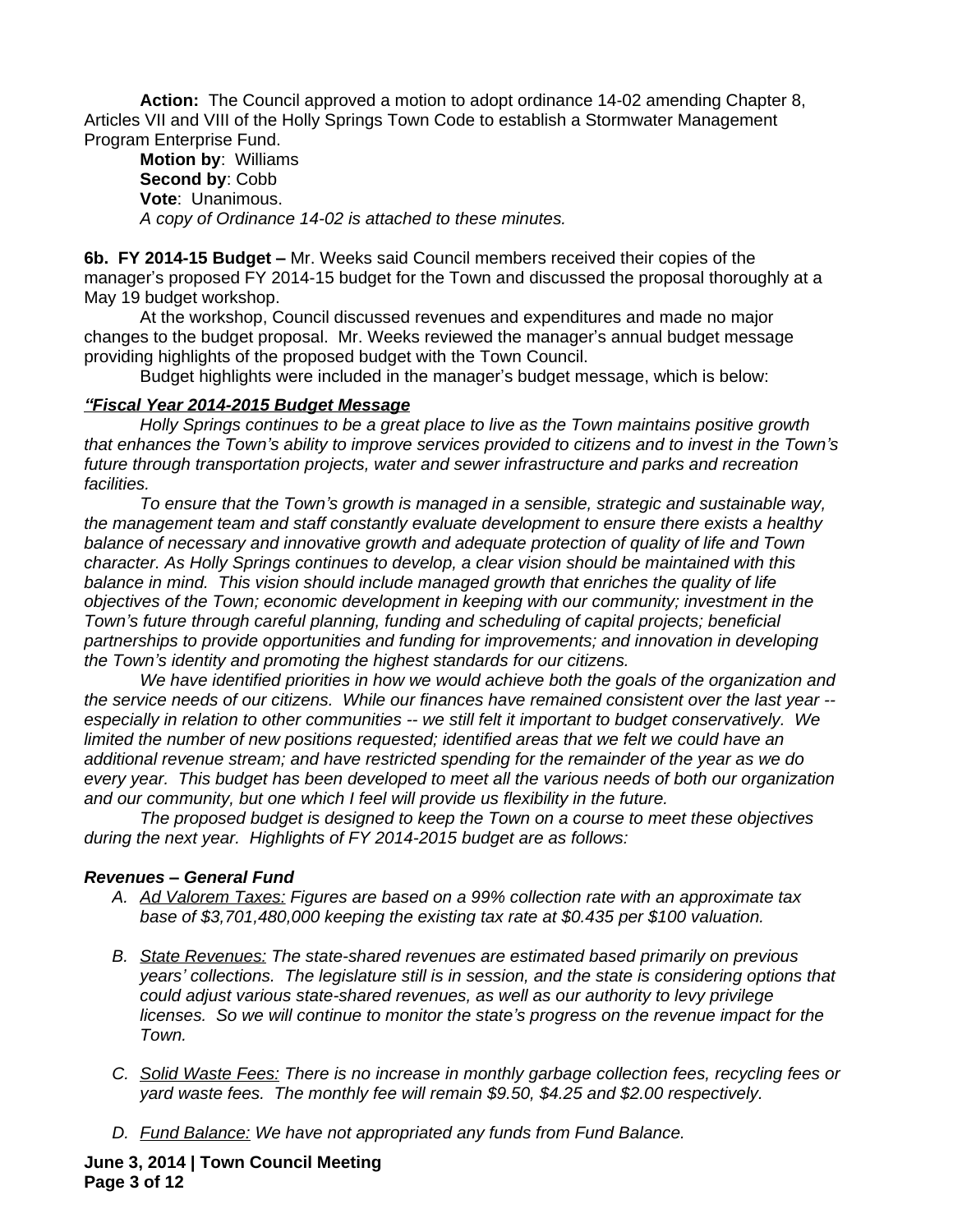*E. Other Source Financing: No additional financing is being proposed within the General Fund.*

### *Revenues – Utility Fund*

- *A. Water & Sewer Rates: There is no increase to the water and sewer monthly access or to the existing water and sewer rate in the proposed FY 2014-2015 budget.*
- *B. Fund Balance: We have not appropriated any funds from Fund Balance.*
- *C. Other Source Financing: No additional financing is being proposed within the Utility Fund.*

# *Revenues – Stormwater Fund*

*A. Stormwater Rates: This is a new enterprise fund and fees related to management and implementation of the unfunded federally mandated stormwater management program in the proposed FY 2014-2015 budget.* 

# *Expenditures – General Fund*

- *A. All capital items have been appropriated, and a list has been provided of each department's requests for your review in the Capital Outlay section of this proposed budget.*
- *A. Four (4) new positions are proposed in the General Fund: A Building Code Inspector, a Planning Technician, a Parks Maintenance Technician and a Public Works Technician. Other Reclassifications and position changes can be found in the Salaries & Positions List section of this proposed budget.*
- *B. This budget includes contributions to nonprofit organizations of \$20,000 to be designated as the Council so desires, a \$10,000 membership renewal to the Holly Springs Chamber of Commerce, totaling \$30,000.*
- *C. All debt service requirements have been appropriated in this budget to meet our debt obligations. The statement of debt is included for your review.*

### *Expenses – Utility Fund*

- *A. All capital items have been appropriated and a list of each department's request is provided for your review.*
- *B. One (1) new position has been proposed in the Utility Fund: A Customer Service Representative. Other reclassifications and position changes can be found in the Salary & Positions List section of this proposed budget.*
- *C. All debt service requirements have been obligated in the FY 2014-2015 budget. A statement of debt is included for your review. Over the last seven (7) years, we have been placing funds in reserve to cover the cost of the Harnett County Water Plant Capacity debt, and for that reason we are using \$1.005 million for the debt payment next year. This was planned when we considered expanding the water capacity to allow the Town to grow into these costs in the future.*

# *Expenses – Stormwater Fund*

*A. Salaries for four existing positions are being transferred from the Utliity Fund to the new proposed Stormwater Fund. Other expenses include contract services.*

# *Other Highlights*

**June 3, 2014 | Town Council Meeting Page 4 of 12**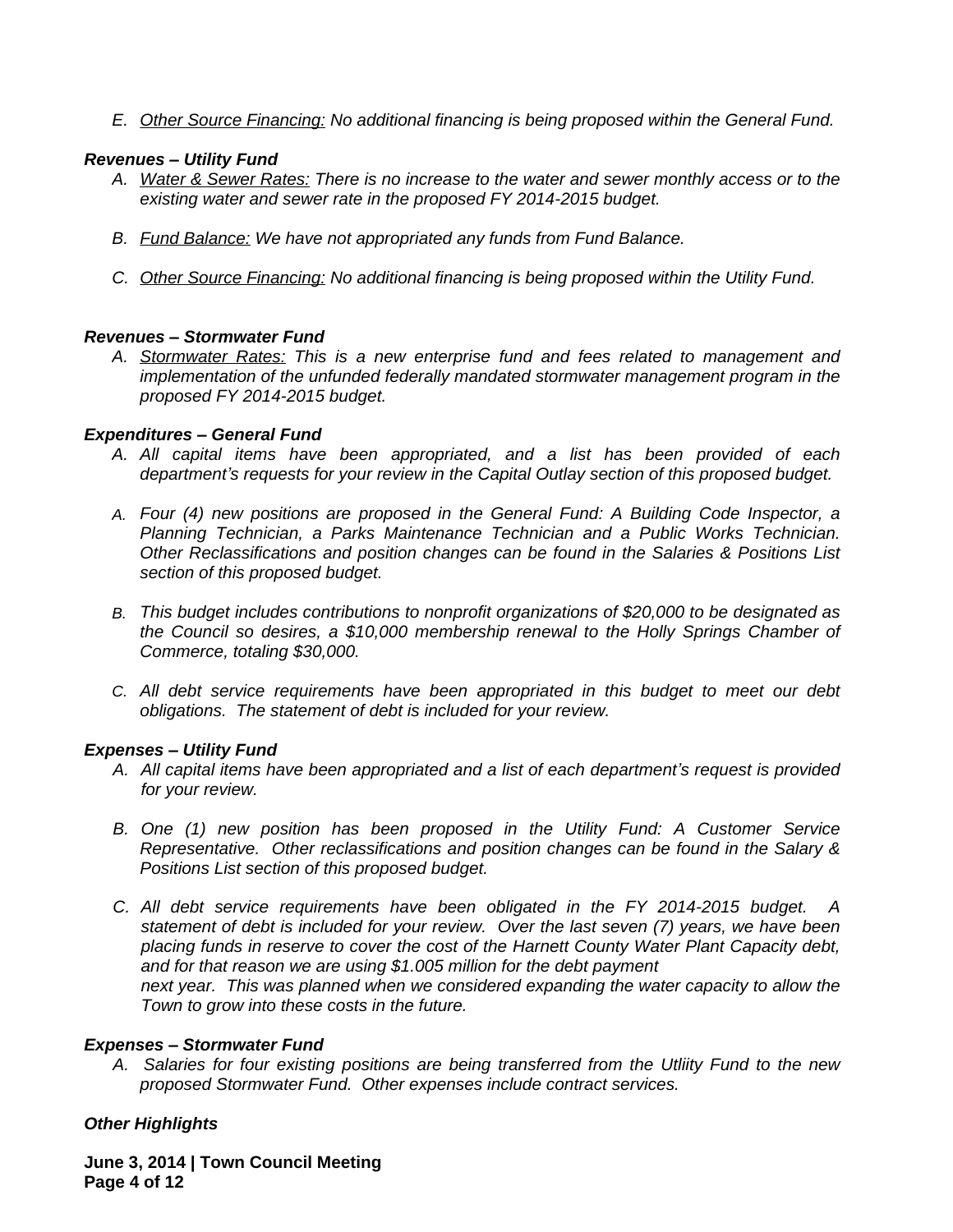*The salary requirement for next year includes a market adjustment for full-time employees of 1.5%. Funding is provided in each department for merit/performance pay in the amount of 3% of salaries. The salary budget also includes a 5% 401(k) contribution and longevity benefits and a State-mandated Retirement of 7.07%. A review of Town Council pay suggests that a market adjustment of 10% is appropriate. While this review was done in house, it is consistent with similar analysis that have been conducted reviewing full-time employees salary compensation in years past.* 

*Employee health insurance has been budgeted with a 4.4% increase in the rates for next year. This increase is due to several large claims from the previous year. One aspect of our insurance policy which has saved us money is due to a reduction in the use of the emergency room, resulting from better educating our employees.*

*With the current economic environment, our goal is to create a budget that will maintain and improve services to citizens while still controlling the costs for these services. I feel the Town of Holly Springs has a solid and conservative budget for next year.*

*As part of the budget process it is important to have new development absorb additional expenses for infrastructure rather than passing cost on to existing citizens. We have used a portion of water capacity fees in order to maintain the current debt obligations and operations within the utility fund. The remaining water and all sewer capacity and acreage fees continue to be removed from the operating budget to go directly into reserve accounts.* 

*The proposed Stormwater Enterprise Fund significantly reduces the Town's reliance on development fees to cover these operating expenses, by removing much of the costs associated with administering this federally unfunded mandate. It is important that the Town gradually reduce its dependence on impact fees and charges for operating expenses, and we will continue to attempt to reduce these charges in future budgets to eliminate potential financial problems within the operating budget.*

*I have included with your budget the departmental worksheets we used in developing this budget proposal. I hope this will provide you with a better overview of the process and issues discussed during the budget-balancing procedure.*

*As we proceed into the next several years, we will continue to evaluate projects and personnel needs as they relate to the provision of services. We have several substantial projects (water, sewer, sidewalks & greenways, park improvements) which will be initiated during this fiscal year; therefore, it will be important to prioritize programming needs with future budgets. We will continue to work with Council, staff, and citizens to establish our goals and objectives as the Town grows to provide the level of services expected.*

*Town staff has been instrumental in the development of this document, and I feel they have done a good job of controlling costs while providing service levels expected by the Town Council* and our citizens. This budget is my best estimate of what we should expect next year, and I feel it *represents a fair assessment of our anticipated revenues and expenditures.*

*This budget reflects my recommendations based on department meetings, evaluation of existing service needs, and input from Town Council. I would like to say a special thanks to our department heads for their time and effort in the preparation of this document. Without their help, this budget could not have developed to address both present and future service needs.*

While I felt it was important to provide you with a balanced budget at this time, we are still working *out some issues which could potentially change these numbers. I anticipate these issues to be addressed at the budget work session.* 

*The FY 2014-2015 Budget represents a level of funding that will allow the Town to maintain and improve current service levels while making organizational changes to provide the best possible programs for our citizens. It is important to note that with any budget external forces can affect these projections, and it is for that reason that the figures proposed in the FY 2014-2015 Budget are a very conservative forecast of our revenues and expenditures for the next year. Overall, the General Fund budget has increased by 3.2% or \$880,315 from the current budget. The Utility Fund has decreased by 2.5% or \$271,030 from the current budget."*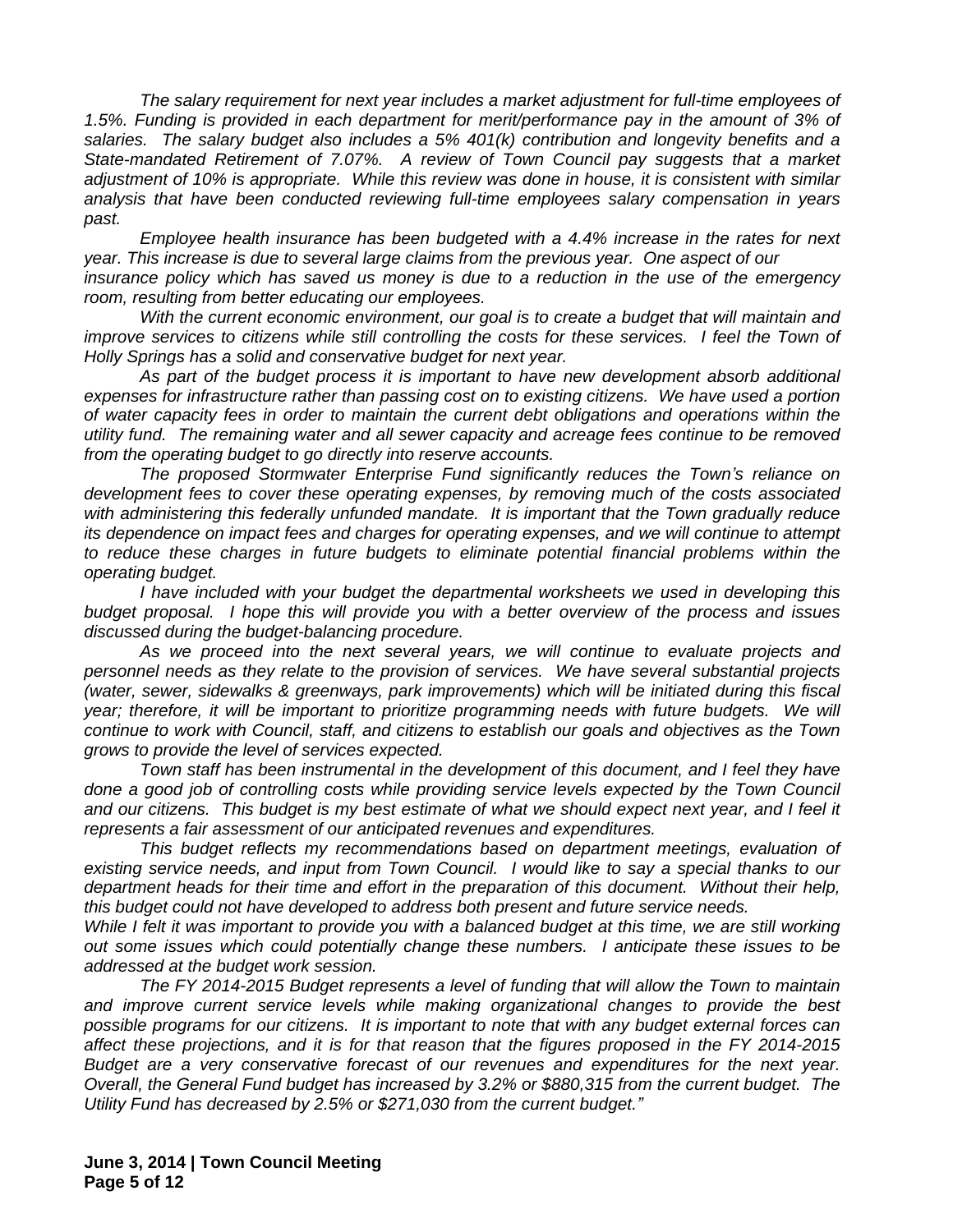Councilwoman Williams asked for clarification on the non-profit contributions line item regarding the Holly Springs Chamber of Commerce.

Mayor Sears noted Holly Springs had been named the second safest town in the state. Mayor Sears opened the public hearing, and the following comment was recorded.

Darlene Harper Bowden, 517 W. Holly Springs Road - Ms. Bowden asked how much the Town could save if public safety personnel drove personal vehicles to work and said she'd seen a police vehicle at a residence in Lillington.

Mayor Sears and Chief Herring noted the current practice of allowing public safety employees to drive Town vehicles home provides a significant cost savings.

There being no further comments, the public hearing was closed.

**Action:** The Council approved a motion to adopt ordinance 14-03 establishing the FY 2014 -15 operating budget for the Town of Holly Springs.

**Motion by**: Sack **Second by**: Cobb **Vote**: Unanimous. *A copy of Ordinance 14-03 is attached to these minutes.*

**Action:** The Council approved a motion to adopt ordinance 14-04 setting the FY 2014-15 water and sewer rates.

**Motion by**: Cobb **Second by**: Dickson **Vote**: Unanimous. *A copy of Ordinance 14-04 is attached to these minutes.*

**7. Consent Agenda:** The Council approved a motion to approve all items on the Consent Agenda. The motion carried following a motion by Councilman Sack, a second by Councilman Cobb and a unanimous vote. The following actions were affected:

7a. Minutes – The Council approved minutes of the Council's regular meeting held May 20, 2014.

7b. Tax Collection Order – The Council adopted Council Order 2014-01 directing Wake County to levy and collect property taxes and car decal fees for the Town of Holly Springs. *A copy of the order is attached to these minutes.*

7c. Annexation A13-03 -- The Council adopted Resolution 14-11 directing the town clerk to investigate the sufficiency of annexation petition A14-03 and setting a public hearing on the question of annexation for Tuesday, June 17, 2014. *A copy of the resolution is attached to these minutes.*

7d. Fiberoptic Fiber Optic Lease Rates – The Council approved to include dark fiber lease rates in the Town's fee schedule. The Town of Holly Springs' municipal fiber optic network was designed and built as a municipal network to connect municipal buildings, other government facilities, and eligible not-for-profit entities. The network currently has dark fiber capacity that is available to private for-profit and not-for-profit entities. Dark fiber lease rates need to be set prior to making available the spare capacity.

7e. Resolution 14-12 – The Council adopted Resolution 14-12 declaring a 2003 Dodge Durango, VIN# 1D4HS3803F603825, surplus to the needs of the town. *A copy of the resolution is attached to these minutes.*

**8a. Pecan Grove Greenway Infrastructure Reimbursement Agreement -** Mr. Bradley explained that the developer of Pecan Grove Phase 2, which is a 174-unit apartment complex, would be willing to construct a public greenway from the development to tie into the new Bass Lake Greenway in exchange for payment of the Parks and Recreation fees due. The proposed fees are estimated to be \$131,196, and the engineer's estimate for construction of the greenway is \$135,935; therefore, in accepting the construction in satisfaction of the fees, the Town is realizing a slight advantage, Mr. Bradley said. The greenway will almost reach the jurisdictional line of Fuquay-

**June 3, 2014 | Town Council Meeting Page 6 of 12**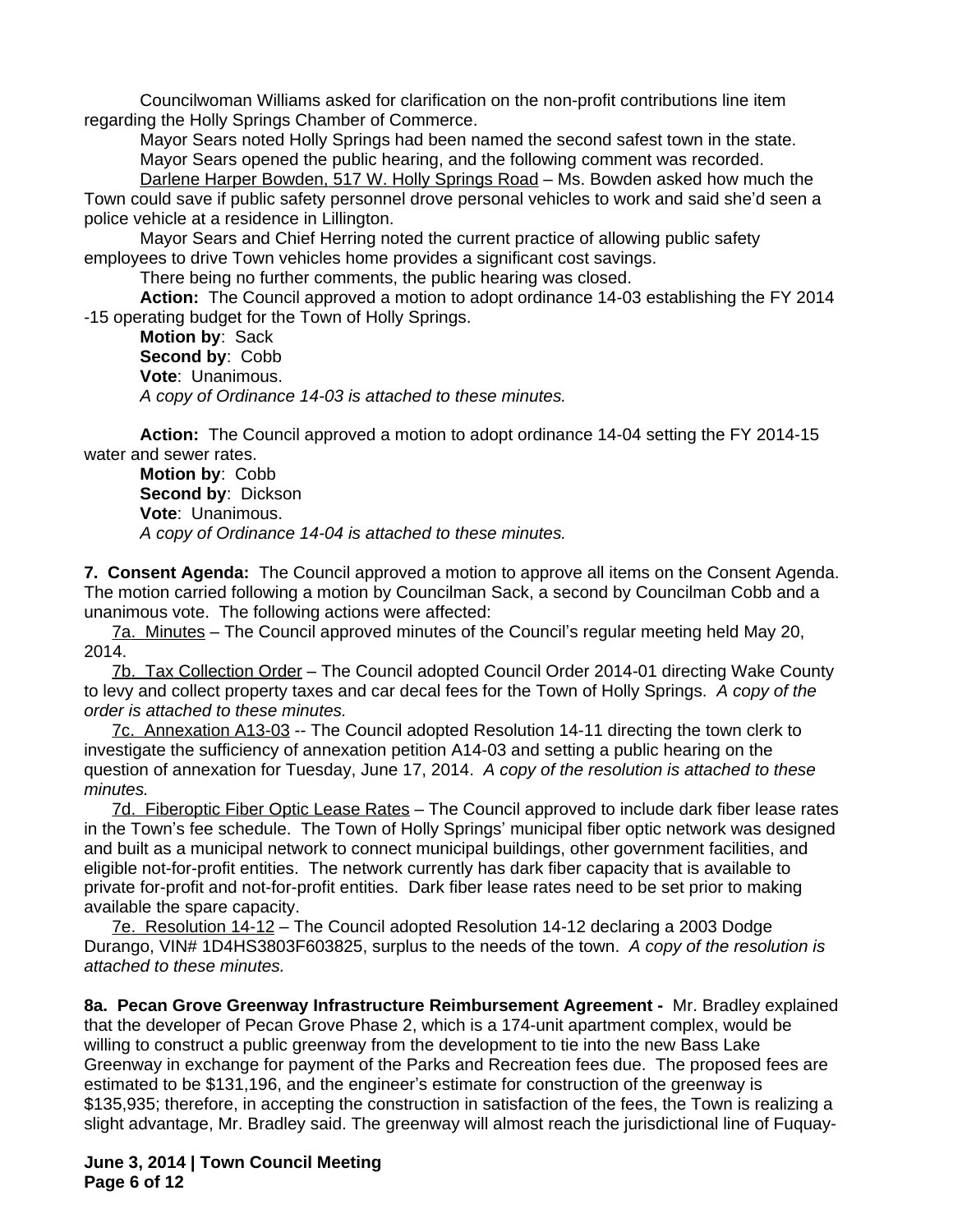Varina, he said. He mentioned other tie-ins to the greenway near Sugg Farm include trails into Main Street Square and Somerset Farm.

In discussion, Councilwoman Lee asked if the materials would match the Town's existing greenway and if a higher estimate than the developer expected for construction of the greenway would cause problems. Mr. Bradley said the materials would match and said he did not anticipate a problem with the estimate as he believed the developer realized the value of the greenway to the marketability of the project.

**Action:** The Council approved a motion to approve terms of an infrastructure reimbursement agreement with the developer of Pecan Grove Phase 2 for construction of a greenway in exchange for payment of Parks and Recreation fees due on the project.

**Motion by**: Cobb **Second by**: Sack **Vote**: Unanimous.

**8b. Holly Springs Town Center Phase 2 --** Ms. Holloman said the Town has received the complete theater elevations that were not provided during the initial Holly Springs Town Center Phase 2 review and approval.

She said the elevations show that the 63,815 square foot movie theater/bowling alley will be comprised of the same tilt-up concrete panels and brick, EIFS, CMU, veneers and color palette as the rest of the approved buildings in Phase 2. That, she added, will match the architectural design and theme of Phase 1.

Due to the size and scale of the building, several requests for alternate means of architectural compliance have been requested for the project, Ms. Holloman said. While specific architectural requirements are not being met, staff has worked with the architect to create a building that meets the intent of the Unified Development Ordinance. The requests for alternate compliance help to create a unique building form using distinctive color combinations as well as alternative faux panel requirements and details throughout the building's design, she said.

Ms. Holloman said the planning board had reviewed the elevations and had no issues or comments with the theater/bowling facility elevations. She said the planning board recommended approval with conditions.

In discussion, Councilwoman Williams asked about the glass in the building. Ms. Moore with AW Architects detailed the layout of the facility. Mr. Sears said children at schools applaud the theater and give a standing ovation to the bowling alley. Councilwoman Lee said the plans looked beautiful and similar facilities were well maintained.

Ms. Holloman noted for the Council that 15 separate motions were being requested to accommodate all the UDO waivers and approval of the development plan amendment.

#### **WAIVER OF REGULATIONS OF UDO – Increase the Number of Allowed Colors**

A petition for a waiver of regulations of UDO Section 3.08, A, 1. c (2)(**e)** relief of color requirement may only be granted upon the presentation of sufficient evidence to enable a written determination that:

1. The proposed development represents the use of (*building material*s, colors, textures, *building* architecture, roof features, façade modulation, *building* orientation, *signs*, landscaping, lighting or *open space*) which will result in a development pattern which is equivalent to or superior to that achievable under the applicable regulations;

2. The proposed development will be compatible with and will enhance the *use* or value of area properties;

3. The proposed development is consistent with the intent of the *Comprehensive Plan*; and,

4. The proposed development is consistent with the intent and purpose of this UDO.

**Motion 1:** The Council approved a motion to make and accept the findings of fact as recorded in the minutes above for a waiver of regulations of UDO Section 3.08, A, 1. c (2)(e) Architectural and Site Design Requirements to allow for alternate means of compliance for the color requirement in association with Development Petition #13-DP-08-A01 Holly Springs Towne Center

**June 3, 2014 | Town Council Meeting Page 7 of 12**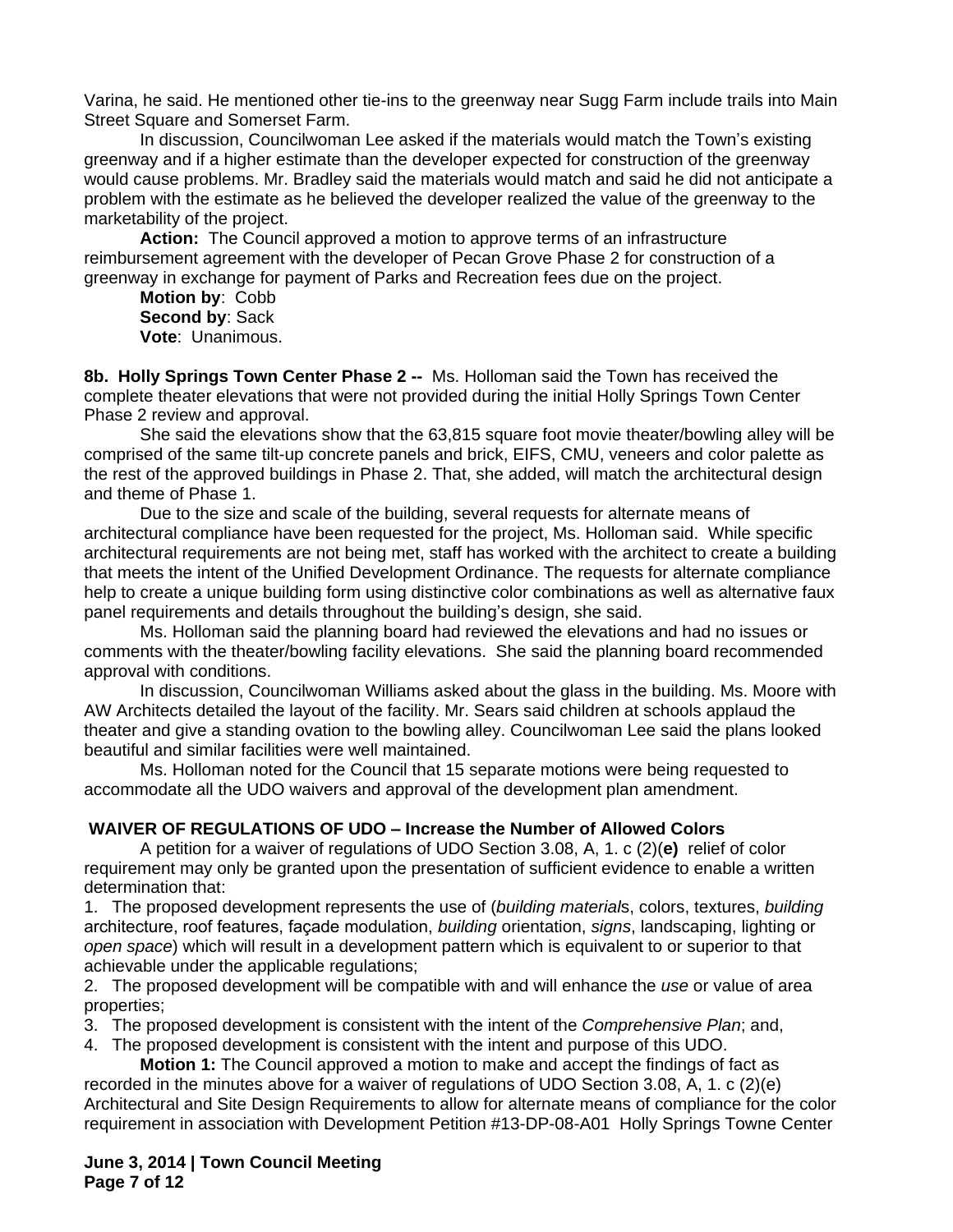Phase 2 Amendment. **Motion by**: Williams **Second by**: Cobb **Vote**: Unanimous.

**Motion 2:** Having made findings of fact that the petition meets the requirements, the Council approved motion to grant a waiver of regulations of UDO Section 3.08, A, 1. c (2)(e) Architectural and Site Design Requirements to allow for alternate means of compliance for the color requirement in association with Development Petition #13-DP-08-A01 Holly Springs Towne Center Phase 2 Amendment.

**Motion by**: Sack **Second by**: Cobb **Vote**: Unanimous.

### **WAIVER OF REGULATIONS OF UDO – Modify Building Cap Requirements**

A petition for a waiver of regulations of UDO Section 3.08, A, 1. c (2)(a)(iii) relief of cap requirement may only be granted upon the presentation of sufficient evidence to enable a written determination that:

1. The proposed development represents the use of (*building material*s, colors, textures, *building* architecture, roof features, façade modulation, *building* orientation, *signs*, landscaping, lighting or *open space*) which will result in a development pattern which is equivalent to or superior to that achievable under the applicable regulations;

2. The proposed development will be compatible with and will enhance the *use* or value of area properties;

3. The proposed development is consistent with the intent of the *Comprehensive Plan*; and,

4. The proposed development is consistent with the intent and purpose of this UDO.

**Motion 3:** The Council approved a motion to make and accept the findings of fact as recorded in the minutes above for a waiver of regulations of UDO Section 3.08, A, 1. c (2)(a)(iii) Architectural and Site Design Requirements to allow for alternate means of compliance for the cap requirement in association with Development Petition #13-DP-08-A01 Holly Springs Towne Center Phase 2 Amendment.

**Motion by**: Dickson **Second by**: Cobb **Vote**: Unanimous.

**Motion 4:** Having made findings of fact that the petition meets the requirements, the Council approved motion to grant a waiver of regulations of UDO Section 3.08, A, 1. c (2)(a)(iii) Architectural and Site Design Requirements to allow for alternate means of compliance for the cap requirement in association with Development Petition #13-DP-08-A01 Holly Springs Towne Center Phase 2 Amendment.

**Motion by**: Lee **Second by**: Cobb **Vote**: Unanimous.

### **WAIVER OF REGULATIONS OF UDO – Modify Building Materials Requirements**

A petition for a waiver of regulations of UDO Section 3.08, A, 1. c. (1) (a)alternate means of compliance for the building materials may only be granted upon the presentation of sufficient evidence to enable a written determination that:

1. The proposed development represents the use of (*building material*s, colors, textures, *building* architecture, roof features, façade modulation, *building* orientation, *signs*, landscaping, lighting or *open space*) which will result in a development pattern which is equivalent to or superior to that achievable under the applicable regulations;

**June 3, 2014 | Town Council Meeting Page 8 of 12**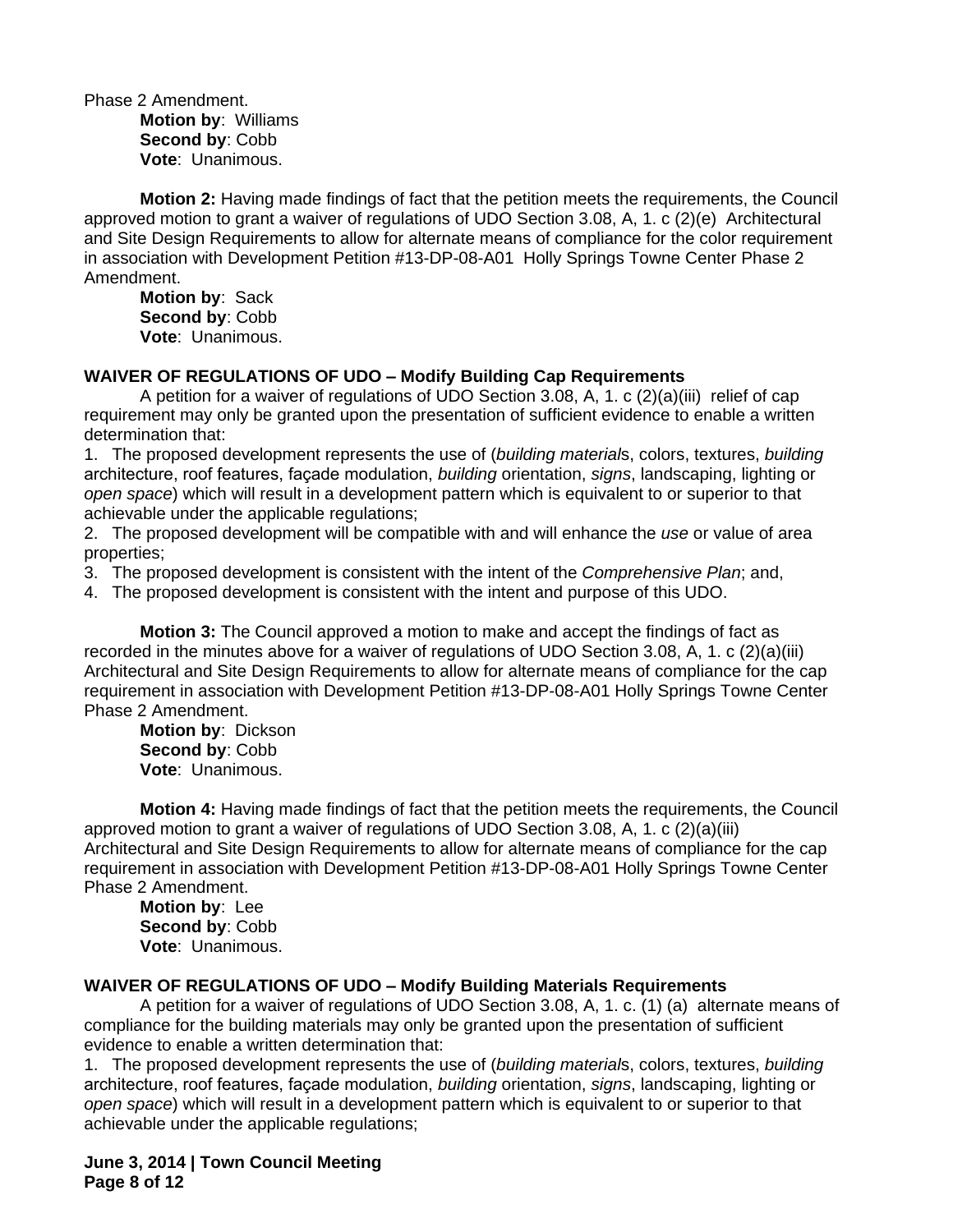2. The proposed development will be compatible with and will enhance the *use* or value of area properties;

- 3. The proposed development is consistent with the intent of the *Comprehensive Plan*; and,
- 4. The proposed development is consistent with the intent and purpose of this UDO.

**Motion 5:** The Council approved a motion to make and accept the findings of fact as recorded in the minutes above for a waiver of regulations of UDO Section 3.08, A, 1. c. (1) (a) Architectural and Site Design Requirements to allow for alternate means of compliance for the building materials in association with Development Petition #13-DP-08-A01 Holly Springs Towne Center Phase 2 Amendment.

**Motion by**: Cobb **Second by**: Dickson **Vote**: Unanimous.

**Motion 6:** Having made findings of fact that the petition meets the requirements, the Council approved motion to grant a waiver of regulations of UDO Section 3.08, A, 1. c. (1) (a)Architectural and Site Design Requirements to allow for alternate means of compliance for the building materials in association with Development Petition #13-DP-08-A01 Holly Springs Towne Center Phase 2 Amendment.

**Motion by**: Williams **Second by**: Cobb **Vote**: Unanimous.

#### **WAIVER OF REGULATIONS OF UDO – Modify Building Base Requirements**

A petition for a waiver of regulations of UDO Section 3.08, A, 1. c (2)(a)(ii) alternate means of compliance for the base requirement may only be granted upon the presentation of sufficient evidence to enable a written determination that:

1. The proposed development represents the use of (*building material*s, colors, textures, *building* architecture, roof features, façade modulation, *building* orientation, *signs*, landscaping, lighting or *open space*) which will result in a development pattern which is equivalent to or superior to that achievable under the applicable regulations;

2. The proposed development will be compatible with and will enhance the *use* or value of area properties;

3. The proposed development is consistent with the intent of the *Comprehensive Plan*; and,

4. The proposed development is consistent with the intent and purpose of this UDO.

**Motion 7:** The Council approved a motion to make and accept the findings of fact as recorded in the minutes above for a waiver of regulations of UDO Section 3.08, A, 1. c (2)(a)(ii) Architectural and Site Design Requirements to allow for alternate means of compliance for the base requirement in association with Development Petition #13-DP-08-A01 Holly Springs Towne Center Phase 2 Amendment.

**Motion by**: Sack **Second by**: Cobb **Vote**: Unanimous.

**Motion 8:** Having made findings of fact that the petition meets the requirements, the Council approved motion to grant a waiver of regulations of UDO Section 3.08, A, 1. c (2)(a)(ii) Architectural and Site Design Requirements to allow for alternate means of compliance for the base requirement in association with Development Petition #13-DP-08-A01 Holly Springs Towne Center Phase 2 Amendment.

**Motion by**: Dickson **Second by**: Sack **Vote**: Unanimous.

**June 3, 2014 | Town Council Meeting Page 9 of 12**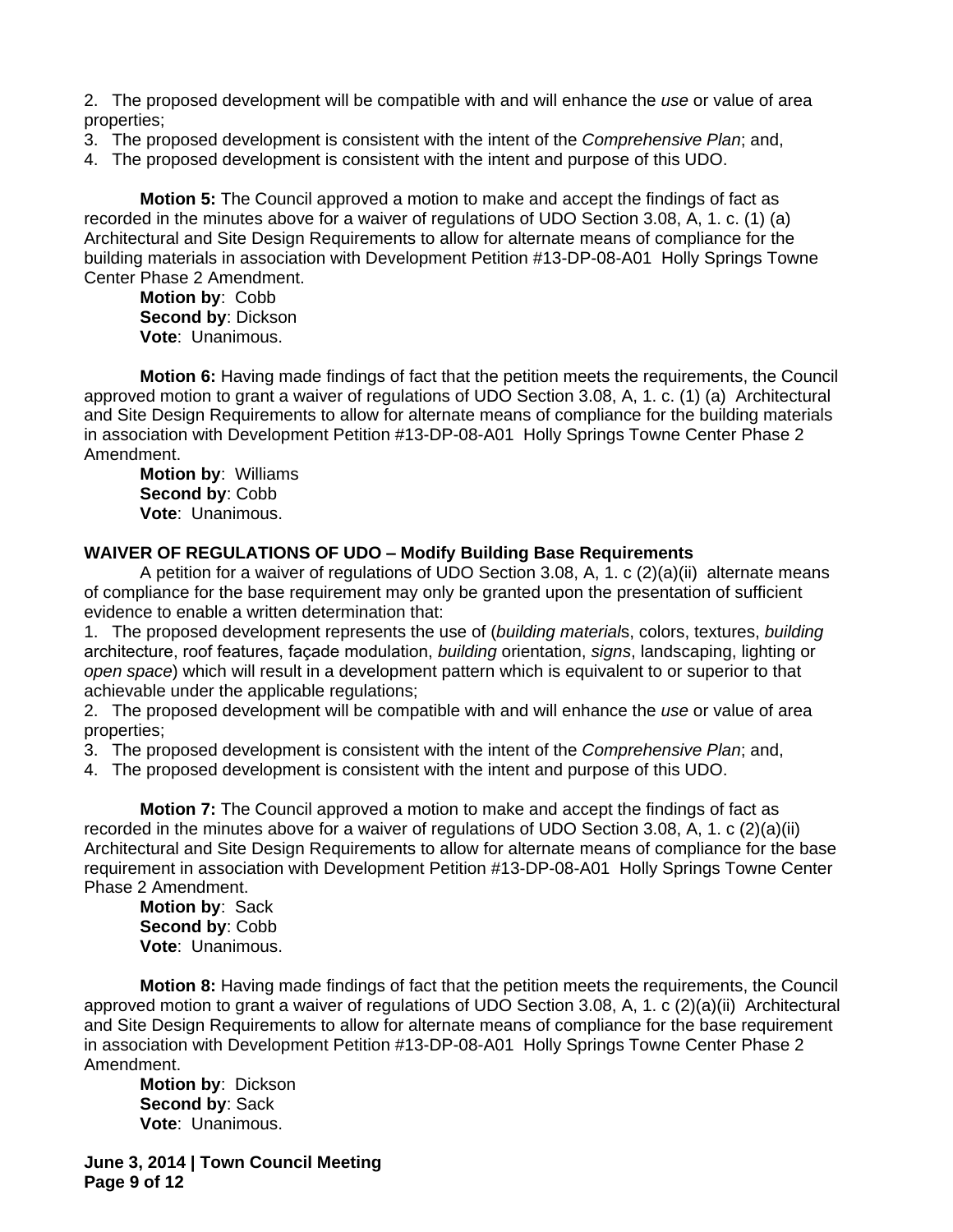# **WAIVER OF REGULATIONS OF UDO – Modify Building Massing Requirements**

A petition for a waiver of regulations of UDO Section 3.08, A, 1. c (2)(b)(i)alternate means of compliance for the building massing requirement may only be granted upon the presentation of sufficient evidence to enable a written determination that:

1. The proposed development represents the use of (*building material*s, colors, textures, *building* architecture, roof features, façade modulation, *building* orientation, *signs*, landscaping, lighting or *open space*) which will result in a development pattern which is equivalent to or superior to that achievable under the applicable regulations;

2. The proposed development will be compatible with and will enhance the *use* or value of area properties;

- 3. The proposed development is consistent with the intent of the *Comprehensive Plan*; and,
- 4. The proposed development is consistent with the intent and purpose of this UDO.

**Motion 9:** The Council approved a motion to make and accept the findings of fact as recorded in the minutes above for a waiver of regulations of UDO Section 3.08, A, 1. c (2)(b)(i) Architectural and Site Design Requirements to allow for alternate means of compliance for the building massing requirement in association with Development Petition #13-DP-08-A01 Holly Springs Towne Center Phase 2 Amendment.

**Motion by**: Lee **Second by**: Cobb **Vote**: Unanimous.

**Motion 10:** Having made findings of fact that the petition meets the requirements, the Council approved motion to grant a waiver of regulations of UDO Section 3.08, A, 1. c (2)(b)(i) Architectural and Site Design Requirements to allow for alternate means of compliance for the building massing requirement in association with Development Petition #13-DP-08-A01 Holly Springs Towne Center Phase 2 Amendment.

**Motion by**: Cobb **Second by**: Sack **Vote**: Unanimous.

# **WAIVER OF REGULATIONS OF UDO – Modify Building Glazing Requirements**

A petition for a waiver of regulations of UDO Section 3.08, A, 1. c. (1) (c) (ii) 2.alternate means of compliance for the glazing requirement may only be granted upon the presentation of sufficient evidence to enable a written determination that:

1. The proposed development represents the use of (*building material*s, colors, textures, *building* architecture, roof features, façade modulation, *building* orientation, *signs*, landscaping, lighting or *open space*) which will result in a development pattern which is equivalent to or superior to that achievable under the applicable regulations;

2. The proposed development will be compatible with and will enhance the *use* or value of area properties;

- 3. The proposed development is consistent with the intent of the *Comprehensive Plan*; and,
- 4. The proposed development is consistent with the intent and purpose of this UDO.

**Motion 11:** The Council approved a motion to make and accept the findings of fact as recorded in the minutes above for a waiver of regulations of UDO Section 3.08, A, 1. c. (1) (c) (ii) 2. Architectural and Site Design Requirements to allow for alternate means of compliance for the glazing requirement in association with Development Petition #13-DP-08-A01 Holly Springs Towne Center Phase 2 Amendment.

**Motion by**: Williams **Second by**: Cobb **Vote**: Unanimous.

**June 3, 2014 | Town Council Meeting Page 10 of 12**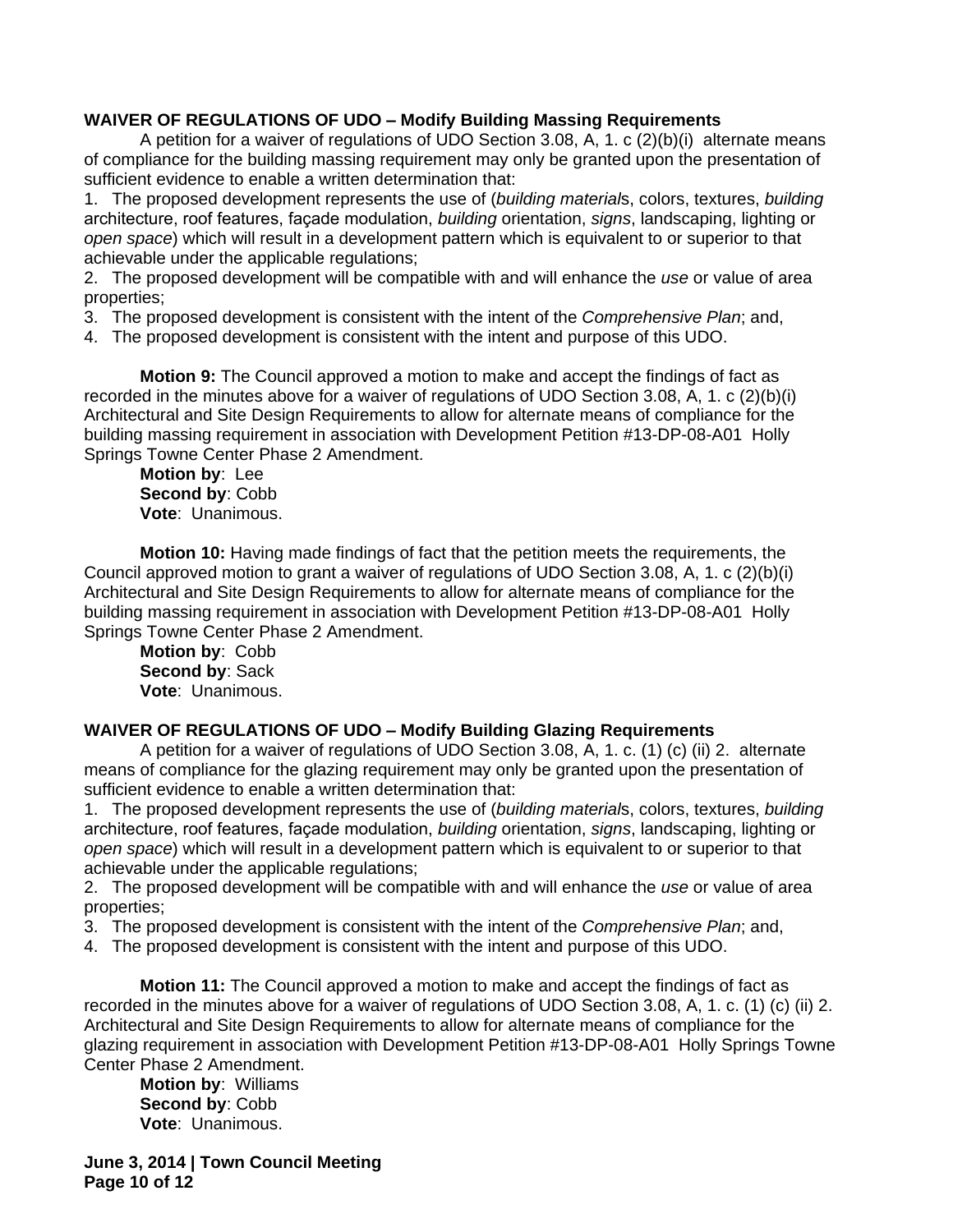**Motion 12:** Having made findings of fact that the petition meets the requirements, the Council approved motion to grant a waiver of regulations of UDO Section 3.08, A, 1. c. (1) (c) (ii) 2. Architectural and Site Design Requirements to allow for alternate means of compliance for the glazing requirement in association with Development Petition #13-DP-08-A01 Holly Springs Towne Center Phase 2 Amendment.

**Motion by**: Sack **Second by**: Cobb **Vote**: Unanimous.

### **WAIVER OF REGULATIONS OF UDO – Modify Roof Treatment Requirements**

A petition for a waiver of regulations of UDO Section 3.08, A, 1. c. (1) (g) (i)alternate means of compliance for the roof treatment requirement may only be granted upon the presentation of sufficient evidence to enable a written determination that:

1. The proposed development represents the use of (*building material*s, colors, textures, *building* architecture, roof features, façade modulation, *building* orientation, *signs*, landscaping, lighting or *open space*) which will result in a development pattern which is equivalent to or superior to that achievable under the applicable regulations;

2. The proposed development will be compatible with and will enhance the *use* or value of area properties;

3. The proposed development is consistent with the intent of the *Comprehensive Plan*; and,

4. The proposed development is consistent with the intent and purpose of this UDO.

**Motion 13:** The Council approved a motion to make and accept the findings of fact as recorded in the minutes above for a waiver of regulations of UDO Section 3.08, A, 1. c. (1) (g) (i) Architectural and Site Design Requirements to allow for alternate means of compliance for the roof treatment requirement in association with Development Petition #13-DP-08-A01 Holly Springs Towne Center Phase 2 Amendment.

**Motion by**: Dickson **Second by**: Sack **Vote**: Unanimous.

**Motion 14:** Having made findings of fact that the petition meets the requirements, the Council approved motion to grant a waiver of regulations of UDO Section 3.08, A, 1. c. (1) (g) (i) Architectural and Site Design Requirements to allow for alternate means of compliance for the roof treatment requirement in association with Development Petition #13-DP-08-A01 Holly Springs Towne Center Phase 2 Amendment.

**Motion by**: Lee **Second by**: Cobb **Vote**: Unanimous.

# **DEVELOPMENT PLAN ACTION:**

**Motion 15:** The Council approved a motion to approve Development Plan #13-DP-08-A01 for Holly Springs Town Center Phase 2 Amendment as submitted by ADW Architects dated Revised 3/27/14 with the following conditions:

1. All previously-approved conditions shall apply to this amendment. **Motion by**: Cobb **Second by**: Sack **Vote**: Unanimous.

**9. Other Business:** Mayor Sears stressed crosswalk safety and reported he'd received less complaints about crosswalk violations recently. Councilwoman Lee forwarded information on a special crosswalk light for consideration at the Avent Ferry and Cass Holt intersection. Both

**June 3, 2014 | Town Council Meeting Page 11 of 12**